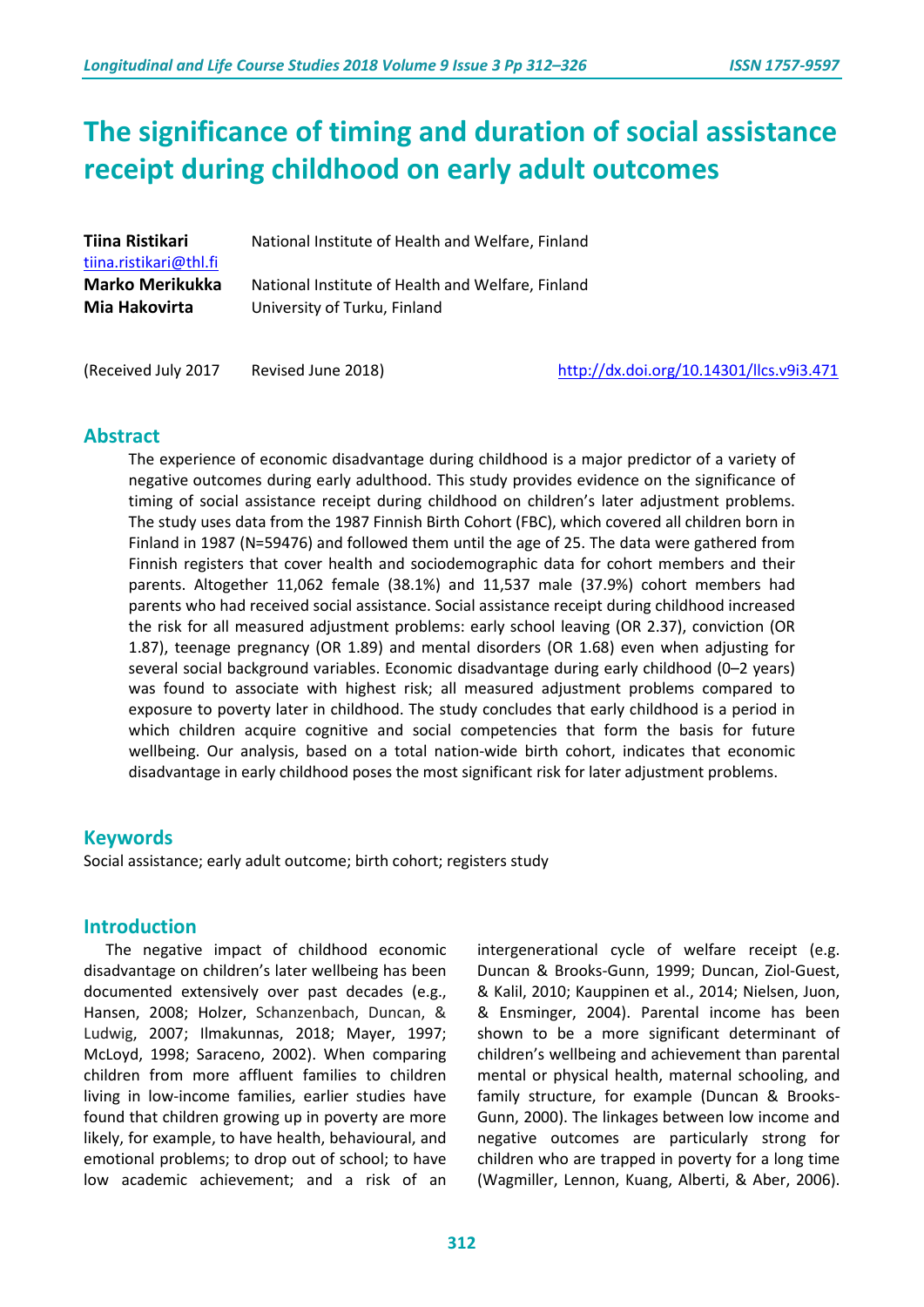Much less is known about how the timing of economic disadvantage associates with early adult outcomes and very few studies have investigated how family income at different stages of child life impacts early adult wellbeing (see [Kalil, Duncan,](http://www.springer.com/gp/book/9780306474989) & [Ziol-Guest,](http://www.springer.com/gp/book/9780306474989) 2016).

# **Background**

Studies using both survey and register data from several cultural contexts and welfare state regimes have documented the detrimental short- and longterm impact of childhood poverty (for a systematic review of mental health outcomes, see Reiss, 2013). For example, several British cohort studies have documented the short- and long-term consequences of poverty on child development, including the most recent Millennium Cohort (Dickerson & Popli, 2016). Najman and colleagues (2009) in Australia showed, using a populationbased prospective birth cohort study, that being exposed to poverty at four different measurement points was associated with the worst outcomes in terms of cognitive development. Each additional exposure to poverty between birth and age 14 was associated with an additional decline in the score on Raven's Standard Progressive Matrices by 2.19 units. [Duncan and](http://onlinelibrary.wiley.com/doi/10.1111/j.1467-8624.2009.01396.x/abstract) colleagues (Duncan, Telle, Ziol-Guest, & Kalil, 2010), using data from the US, measured poverty across several distinct periods of childhood, distinguishing family income in early childhood from income in middle childhood and adolescence. They found that, compared with children whose families had incomes of at least twice the poverty line during their early childhood, poor children completed two fewer years of schooling, earned less than half the salaries of their more affluent counterparts, worked fewer hours, and received more food stamps as adults. Males who grew up in poverty were found to be arrested more often and females' poverty in early childhood was associated with teenage pregnancy. Genderspecific effects of poverty have been reported in a number of studies, but in her systematic review, Reiss (2013) concludes that, in terms of mental health outcomes, no consistent patterns can be identified. [Gibb, Fergusson and Horwood](http://www.sciencedirect.com/science/article/pii/S027795361200202X) (2012) reported from New Zealand that declining childhood family income was associated with a range of negative outcomes in adulthood, including lower educational achievement, poorer economic circumstances, higher rates of criminal offending, mental health problems and teenage pregnancy.

After covariate adjustment, childhood family income remained significantly associated with educational achievement and economic circumstances, but was no longer significantly associated with mental health, offending and teenage pregnancy outcomes. Other research has also acknowledged the differential effect of childhood poverty on cognitive ability and emotional adjustment. For example, in their early work, Brooks-Gunn and Duncan (1997) showed that childhood poverty had the largest impact on children's ability and achievement and a smaller impact on emotional development.

A recent study from Norway showed that low income experienced in early childhood correlates with the chances of later-life economic success [\(Duncan, Telle, Ziol-Guest,](https://www.russellsage.org/publications/persistence-privilege-and-parenting) & Kalil, 2010). In Sweden, children in families receiving long-term social assistance showed considerably less satisfactory future prospects regarding healthrelated outcomes, educational attainment and social assistance receipt in young adulthood compared with the rest of the population, and also in comparison with other low-income individuals [\(Weitoft, Hjern, Batljan,](http://www.sciencedirect.com/science/article/pii/S027795360700408X) & Vinnerljung, 2008). Similar findings have also been made in non-Western countries. For example, Pakpahan, Suryadarm and Suryahadi (2009) showed that in Indonesia, children exposed to recurrent poverty in childhood were 31% more likely to be poor adults than their more affluent childhood counterparts.

# **Theoretical models explaining the effect of poverty on later outcomes**

The most widely accepted explanation for the detrimental effect of childhood poverty on adult wellbeing assumes that low income, poverty and material deprivation lead to a series of barriers that limit the development and life course opportunities of those reared in low-income families. Low family income and welfare receipt has been argued to influence children's future success and achievements through parents' material and emotional endowments and investment with their children (Becker, 1991). Broadly speaking, this model suggests that child development is produced as a result of genetic endowments and the values and preferences parents pass on to their children, together with different types of resource, such as time. Recent evidence from the United States has shown that the key driver behind diverging destinies of rich and poor children in terms of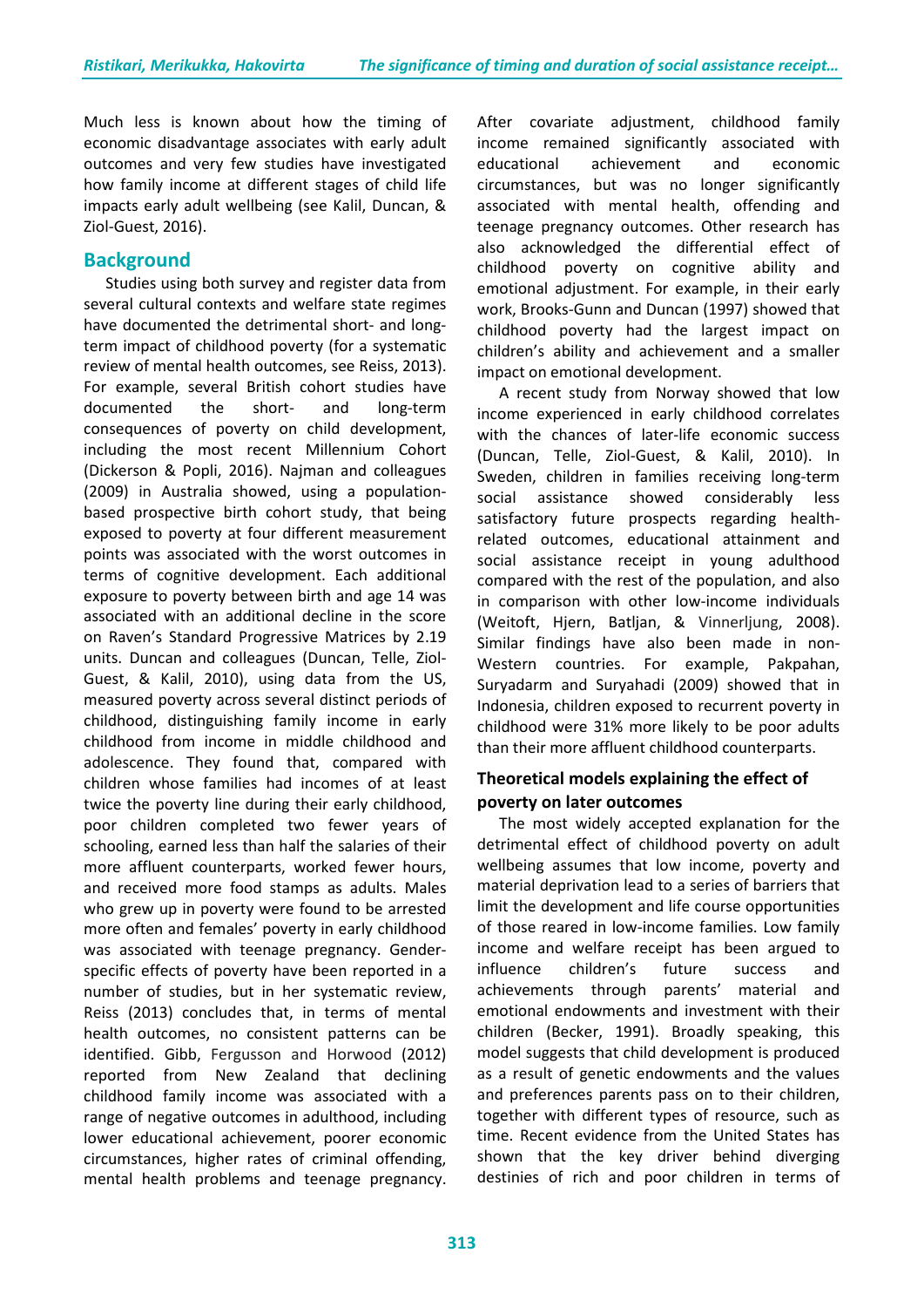cognitive and non-cognitive skills is the behaviour, and in particular the engagement, of parents with their children at home (Mayer, Kalil, Oreopoulos, & Gallegos, 2015). Several US studies have shown that more affluent parents engage more often and for longer periods of time in behaviours such as reading that stimulate the cognitive and non-cognitive development of their children, than their less affluent peers do, leading to sizable differences in their children's outcomes (Cunha, Heckman, Lochner, & Masterov, 2006; Heckman & Masterov, 2007).

Another theoretical model explains the impact of poverty through stress experienced within the family or surrounding environment (Elder, 1974; Kessler & Cleary, 1980; McLeod & Kessler, 1990). The distress caused by having to negotiate everyday challenges in the context of economic scarcity is seen to impact child development. Stress may act as a mediator explaining the association between childhood poverty and negative outcomes in adulthood (Winning, Glymour, McCormick, Gilsanz, & Kubzansky, 2016). The impact of stress as a result of low income is also often exacerbated by cooccurring disruptions in family functioning [\(Solantaus, Leinonen,](https://www.ncbi.nlm.nih.gov/pubmed/15122967) & Punamäki, 2004). The stress model has recently been developed further by researchers in behavioural economics who have demonstrated that periods of economic scarcity lead to reductions in our cognitive resources that impact our ability to regulate our behaviour (Spears, 2011). Poverty, in essence, reduces our cognitive bandwidth, affecting our ability to make good choices for the future at the expense of more immediate benefits (Schilbach, Schofield, & Mullainathan, 2016).

A third theoretical model explaining the negative impact of poverty on child development is one that considers selection effects [\(Mayer, 1997\)](http://www.hup.harvard.edu/catalog.php?isbn=9780674587342). When trying to isolate the effect of poverty on child development, researchers must consider the often co-occurring socioeconomic effects impacting child outcomes. Poor parents are often less educated and have lower socioeconomic status (SES) than their more affluent counterparts. Also, poor households are more often headed by a single breadwinner and more likely to experience mental health problems, or an accumulation of these challenges, which may have more than an additive negative impact on child development (Ben-Shlomo & Kuh, 2002; Crystal & Shea, 1990). Also the influence of often

unmeasured effects, such as parental motivation or mental health, may have significant impact on child outcomes that non-experimental studies are unable to identify.

## **Significance of timing of poverty**

Despite these earlier findings, it is not clear how significant the timing of childhood poverty is on early adult outcomes. Economic disadvantage in early childhood has been argued to be more detrimental to child development than disadvantage experienced during adolescence, because early childhood is the period in which children acquire cognitive and social competencies that form the basis of future wellbeing and academic success (Brooks-Gunn & Duncan, 1997; [Farkas & Beron, 2004;](http://www.sciencedirect.com/science/article/pii/S0049089X03000772?via%3Dihub) Kalil, Ryan, & Corey, 2012; [Schoon](http://onlinelibrary.wiley.com/doi/10.1111/1467-8624.00485/abstract) et al., 2002). Also, in early childhood brain development is rapid and the brain may be more vulnerable to environmental stressors associated with poverty than it is later in life (Knudsen, Heckman, Cameron, & Shonkoff, 2006). On the other hand, some evidence suggests that low income in adolescence rather than early childhood is associated with negative outcomes in young adulthood, because older children in low-income families may be more aware of their economically limited circumstances and their restricted opportunities for success, and as a result may reduce their aspirations and effort [\(Sobolewski](http://onlinelibrary.wiley.com/doi/10.1111/j.0022-2445.2005.00011.x/abstract) & [Amato, 2005\)](http://onlinelibrary.wiley.com/doi/10.1111/j.0022-2445.2005.00011.x/abstract). In a chapter of the recent *Handbook of the Life Course*, Kalil and colleagues review the evidence regarding the short- and long-term impact of poverty and conclude that very little is known about the significance of the timing of the poverty (Kalil et al., 2016).

In our study we ask how does the timing of childhood economic disadvantage impact children's later adjustment and mental health. We operationalise economic disadvantage as parental receipt of social assistance and measure it at five different age periods: 0–2, 3–6, 7–12, 13–16, and 17+. As previous research has conclusively indicated that long-term and persistent poverty has significantly more detrimental effects on child outcomes than transient or short-term poverty, we investigate the significance of timing among those families experiencing poverty for an extended period, more than four months.

The principal focus of the analysis is to examine whether early childhood poverty is more harmful for child development than economic disadvantage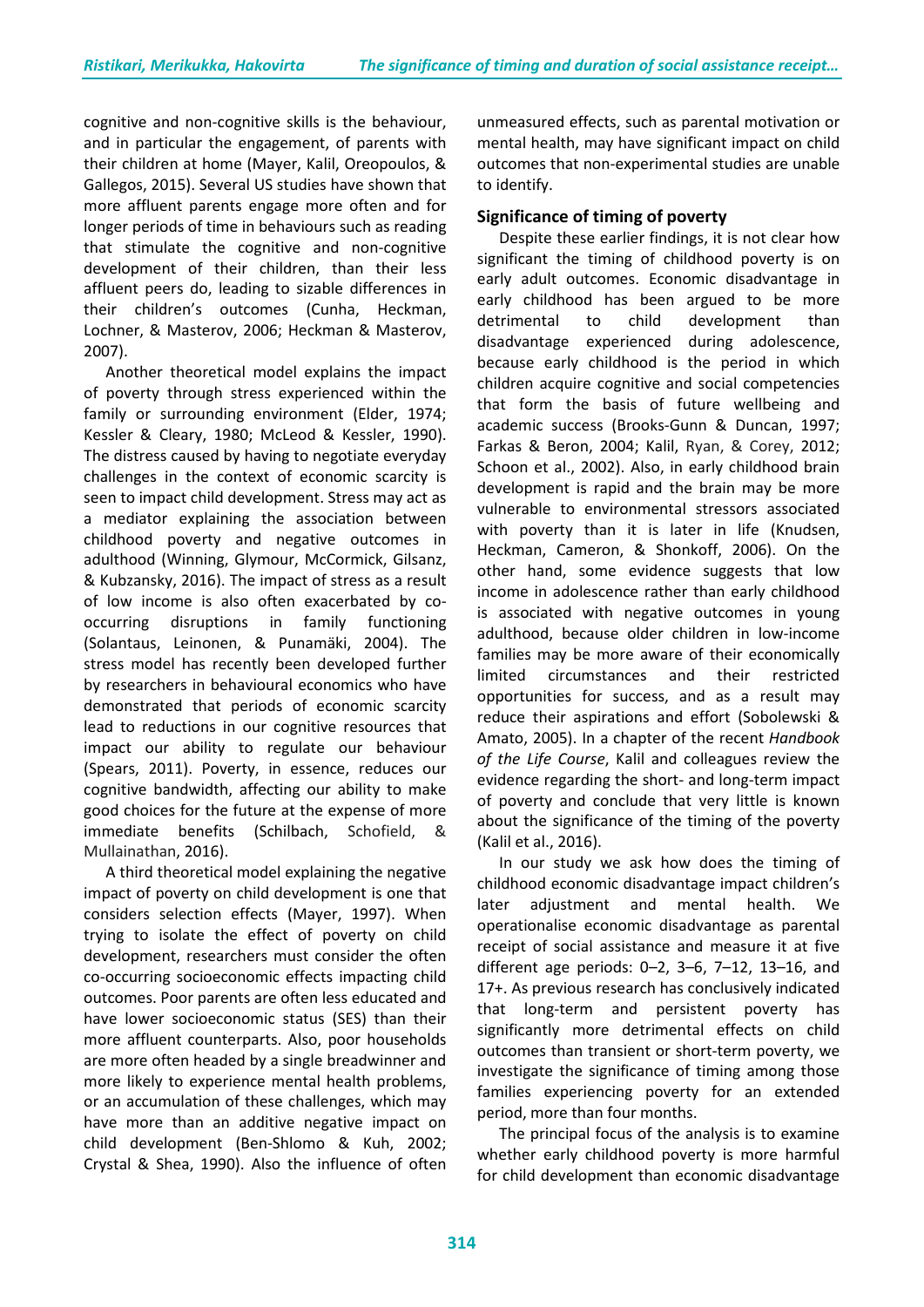in later childhood. We measure child outcomes using several objective indicators of adjustment problems, as conceptualised by Schoon and Bartley (2008). Specifically, we measure early school leaving, teenage pregnancy, criminality, and mental health disorders before age 25. A major advantage of this study is that our data contain reliable measures of both social assistance receipt and correlated aspects of parental socioeconomic status, and indicators of parental mental health, and it is possible to estimate the separate contributions of each.

#### **Social assistance in Finland**

Social assistance is a means-tested last-resort form of income protection in Finland. It is granted only if the applicant has no other source of income, or the income is inadequate to meet the individual's or family's basic needs (Kuivalainen, 2013). Other benefits, such as child allowance and unemployment benefits reduce the level of social assistance. Only if the level of primary benefits and other sources of income are not adequate to cover the basic necessities such as food, shelter and medicine will social assistance be granted. Social assistance is meant to be a temporary benefit that fills gaps in income. Recipients of social assistance are often unemployed, single parenting or living alone, experiencing health problems and less educated than the Finnish populations on average (Kuivalainen, 2013).

Social assistance in Finland is considered a good indicator of poverty for several reasons. One reason is that in order to received social assistance one has to actively apply for it, which implies that the applicant has a subjective evaluation of need for the assistance. Another reason is that receiving social assistance requires a public authority to determine that a person's primary sources of income are inadequate to meet basic needs (Kangas & Ritakallio, 2008). Altogether, 7.3% of the Finnish population received social assistance in 2015 and people increasingly received social assistance for longer periods of time (Official statistics of Finland, 2016). In Finland, students may qualify for social assistance if they do not find summer jobs and as a result, receive social assistance for two to three months. In the 1990s, Finland experienced a major economic recession and unemployment rose dramatically from 3.5 to 18.9%. Children in the 1987 FBC were about four years of age when the recession began and approximately 13 when the

recession finally ended. We tried to estimate potential selection among social assistance recipients in different timing groups using all our parental covariates, but were not able to identify any major sociodemographic or health differences that could explain differences in the child outcomes.

## **Data and methods**

*The 1987 Finnish Birth Cohort*. The 1987 Finnish Birth Cohort is a register-based dataset that includes all 59,476 children born in the year 1987 in Finland and followed during the years 1987 to 2012. The register data were combined using cohort members' and their parents' personal identification numbers (Paananen, Ristikari, & Gissler, 2014). The institutional ethical review board at the National Institute for Health and Welfare (THL) gave a positive statement for the whole study (March 26, 2009, § 28/2009), and all register authorities gave permission to use their data.

#### **Variables**

#### *Social assistance receipt*

The main independent variable measures the incidence of social assistance receipt. The information of parental social assistance receipts were obtained from National Institute for Health and Welfare's registers. Parental social assistance was registered for either the biological mother, biological father or for both parents during the follow-up of 1987 to 2008 (child aged between 0 and 21). Parental social assistance was coded in three different ways: i) receipt (received or not); ii) duration (0 months, 1–3 months, and 4 months or more); and iii) duration x age of child at first instance of social assistance receipt (0 months, 1–3 months, 4 months or more, when child was on age 0–2/3–6/7–12/13–16/17 or more).

#### *Control variables*

In order to estimate the impact of social assistance receipt on early adulthood outcomes, we included a number of social background variables. As Mayer (1997) has argued, previous research has often been unable to control for the following family characteristics that may account for much of the observed association between social assistance receipt and child outcomes.

#### *Parental education*

Information on the highest educational achievements was received from Statistics Finland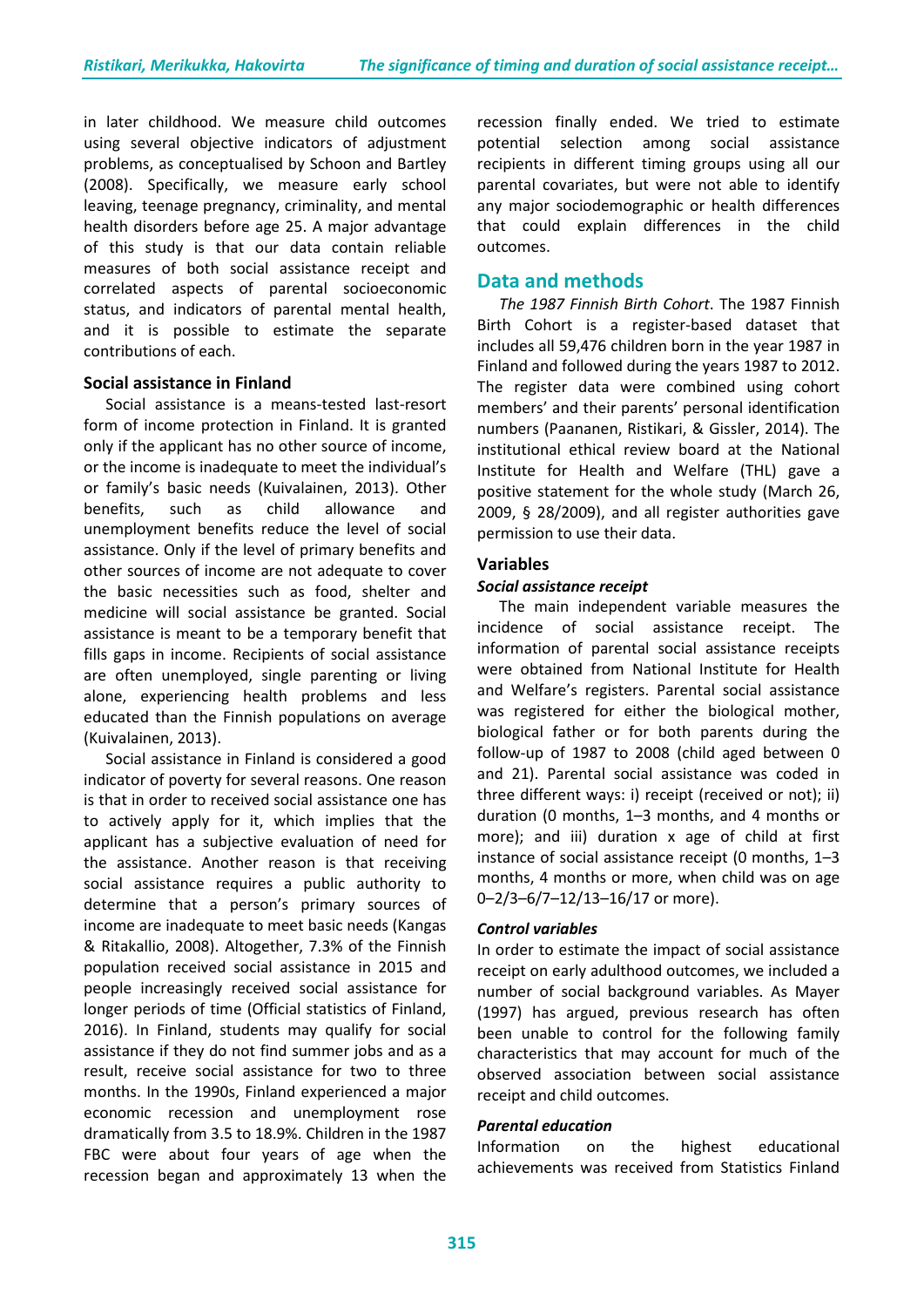and was categorised in the variable "parents' highest education" as a binary variable, early school leaving vs. higher education. We categorised educational attainment by UNESCO's International Standard Classification of Education (ISCED), where early school leaving was set as having not completed ISCED level three education by the year 2008. In other words, our definition for early school leaving includes those who have not completed compulsory education which ends at age 16, those who have completed compulsory education at best and those who have entered secondary education (non-compulsory after age 16) but did not complete a programme of study.

#### *Parental SES*

The data on the socioeconomic status (SES) of the cohort members' biological parents were collected from the Finnish Central Population Register on June 10, 2009, and it included parents' most recent occupations: classified as upper whitecollar workers, lower white-collar workers, bluecollar workers, or 'others', including entrepreneurs, students, housewives and farmers. We considered the SES of both parents and chose the higher of the two. Residents of Finland are asked to report to the Central Population Register their occupation, and not all residents adhere to the regulation. Of the cohort member's parents, 1.9% have a missing value, which we have categorised as "missing".

#### *Other than nuclear family*

Data on cohort members' biological parents' mutual marriages and divorces and dates of death during the follow-up (1987–2008) were received from the Finnish Central Population Register. Data on mother's marital status at the time of cohort member's birth were collected from the Medical Birth Register (MBR), kept by THL. The variable 'other than nuclear family' was coded as a binary variable, yes/no, where 'yes' consisted of families where the mother of the cohort member was either not married at the time of the birth, either parent had died during the follow-up, or the cohort member's parents had divorced during the followup.

#### *Teenage pregnancy, cohort member's mother*

The Medical Birth Register (MBR) includes the information on the year and month of birth of the mother of the cohort member. Based on this information, the age of the mother at the time of giving birth to the cohort member was calculated. If the mother was less than 20 years at the time of the cohort member's birth, we gave value 1, and value 0 for mothers who were older than 20.

#### *Parental psychiatric in/outpatient care*

The variable "parental psychiatric in/outpatient" care was coded as a binary variable, yes/no, based on whether either parent had been treated in either inpatient (1987–2008) or outpatient (1998–2008) psychiatric care according to the data from the hospital discharge register kept by the National Institute for Health and Welfare, Finland.

To assess developmental outcomes during young adulthood, four outcome variables were measured: 1) early school leaving; 2) criminal record; 3) mental health disorders; and 4) teenage pregnancy. We used listwise deletion for missing values, except for parental SES where we coded for missing as a category. Table 1 shows the frequency distribution of all the measured variables by gender. Nine per cent of parents had received social assistance for short periods, less than three months, and about 29% more than four months. Four months was the median duration of social assistance receipt (not shown in table).

## **Cohort members' early adult outcomes** *Early school leaving*

Information on the highest educational achievements until 2012 was received from Statistics Finland. We measured educational attainment by UNESCO's International Standard Classification of Education (ISCED), and considered early school leaving as having not completed ISCED level three education—or secondary education—by the end of year 2012, when cohort members turned 25. In other words, our definition for early school leaving includes those who have not completed compulsory education, those who have completed compulsory education at best, and those who have entered secondary education but did not complete a programme of study.

#### *Criminal record*

The Finnish Legal Register Centre has a national central register of criminal records. The variable "criminal record" was created (binary, yes/no) from the information on criminal offending for which a court had imposed a conviction between 1987 and 2012.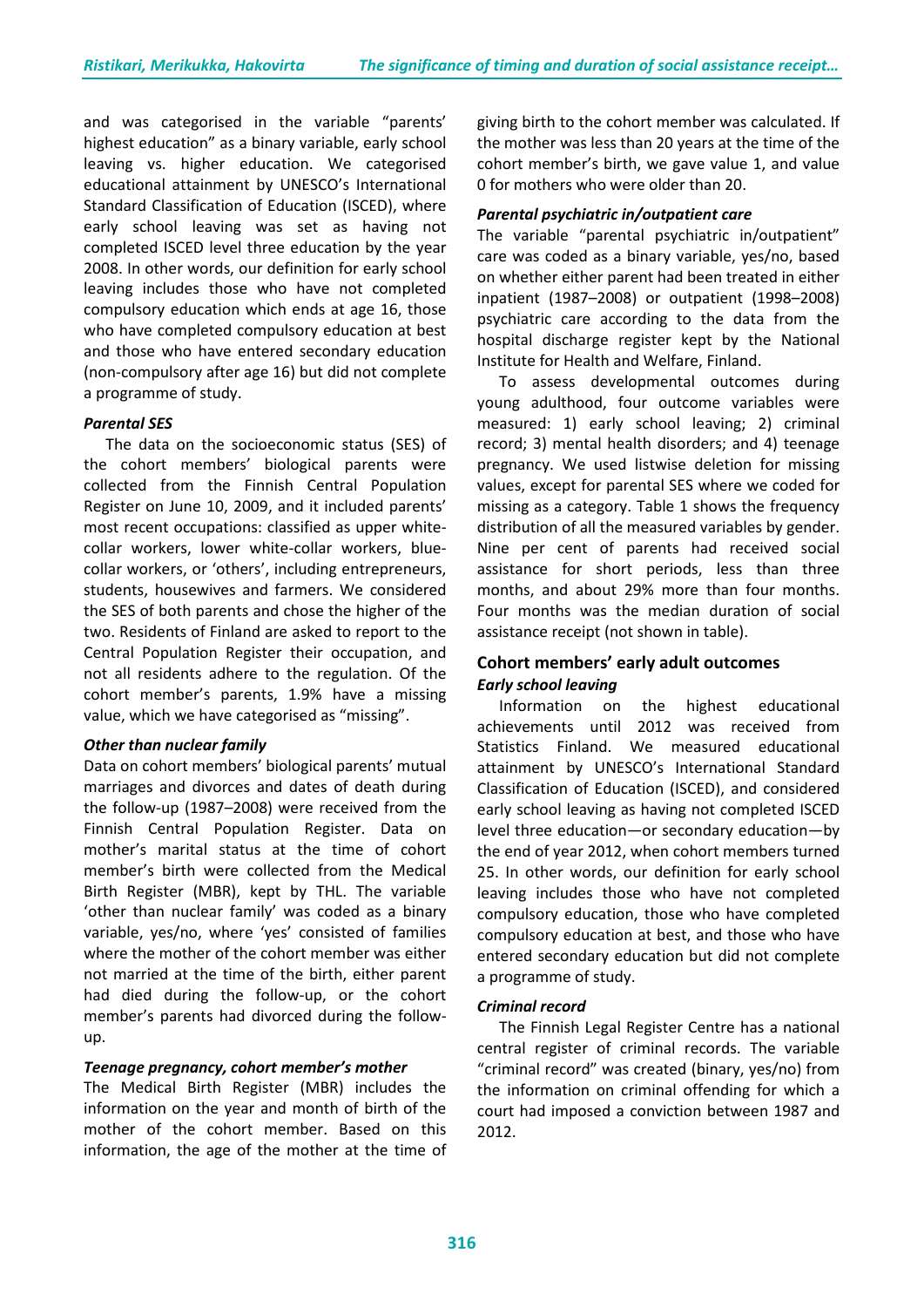|                                                     | Females |      | Males  |      |
|-----------------------------------------------------|---------|------|--------|------|
|                                                     | n       | $\%$ | N      | $\%$ |
| Number of births                                    | 29,041  |      | 30,435 |      |
| <b>Variable</b>                                     |         |      |        |      |
| <b>Cohort member outcomes:</b>                      |         |      |        |      |
| Early school leaving                                | 4,688   | 16.1 | 6,296  | 20.7 |
| Criminal record                                     | 890     | 3.1  | 4,238  | 13.9 |
| Mental health disorder                              | 3,699   | 12.7 | 2,816  | 9.3  |
| Teenage pregnancy                                   | 2,834   | 9.8  |        |      |
| <b>Parent indicators:</b>                           |         |      |        |      |
| Parent's highest education (early school leaving vs |         |      |        |      |
| higher)                                             | 2,009   | 6.9  | 2,119  | 7.0  |
| Parent's highest SES                                |         |      |        |      |
| Upper                                               | 9,014   | 31.0 | 9,456  | 31.1 |
| Lower                                               | 11,811  | 40.7 | 12,401 | 40.7 |
| Workers                                             | 6,683   | 23.0 | 6,977  | 22.9 |
| Other                                               | 985     | 3.4  | 1,030  | 3.4  |
| Unknown                                             | 548     | 1.9  | 571    | 1.9  |
| Other than nuclear family                           | 13,359  | 46.0 | 13,573 | 44.6 |
| Teenage pregnancy, cohort member's mother           | 933     | 3.2  | 974    | 3.2  |
| Parental psychiatric in/outpatient care             | 6,781   | 76.7 | 6,309  | 20.7 |
| Parental social assistance receipt                  | 11,062  | 38.1 | 11,537 | 37.9 |
| Parental social assistance, duration                |         |      |        |      |
| 0 months                                            | 17,979  | 61.9 | 18,898 | 62.1 |
| 1-3 months                                          | 2,560   | 8.8  | 2,765  | 9.1  |
| 4 months or more                                    | 8,502   | 29.3 | 8,772  | 28.8 |
| Parental social assistance, duration x age          |         |      |        |      |
| 4 months or more, child on age 0-2                  | 4,158   | 14.3 | 4,304  | 14.1 |
| 4 months or more, child on age 3-6                  | 2,517   | 8.7  | 2,600  | 8.5  |
| 4 months or more, child on age 7-12                 | 1,343   | 4.6  | 1,393  | 4.6  |
| 4 months or more, child on age 13-16                | 334     | 1.2  | 304    | 1.0  |
| 4 months or more, child on age 17 or more           | 150     | 0.5  | 171    | 0.6  |

# **Table 1. Composition of the 1987 Finnish Birth Cohort for females and males**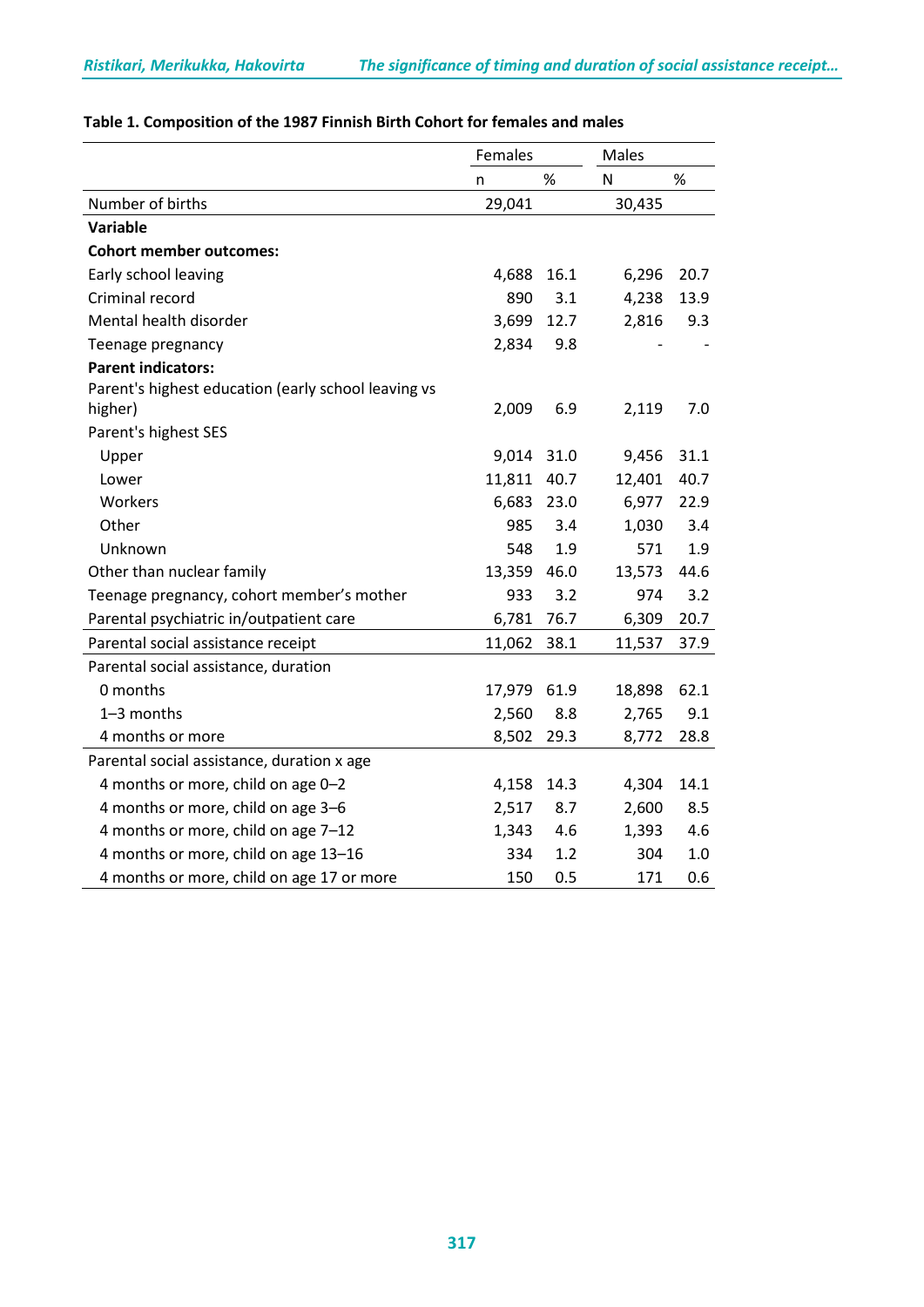#### *Mental health disorder*

Cohort member's mental health was studied by creating a variable 'mental health disorder', which was coded as a binary variable, yes/no, based on whether according to the Finnish Hospital Discharge Register (HDR), the cohort member had been given a mental or behavioural disorders diagnosis between 1987 and 2012 (ICD-9: 290–319, ICD-10: F00–99) based on International Classification of Diseases 9th Revision (ICD-9) or ICD-10 codes.

#### *Teenage pregnancy*

Based on this information from the MBR, the age of the female cohort member at the time of giving birth for the first time was calculated, and we gave a value of one for those who have given birth prior to age 20.

#### *Statistical methods*

Frequency distributions of the parental social assistance variables and control variables with percentages by child outcomes were calculated for females and males, and are shown in table 2. In model 1, using logistic regression, we estimated bivariate associations between parental social assistance receipt and all four dependent variables separately for females and males (table 3), replicating earlier findings about the association of childhood poverty on negative early adult outcomes.

In model 2, we categorised parental social assistance receipt for two different durations (1–3 months and more than 4 months) and adjusted with other related family sociodemographic variables (education, SES, non-nuclear family, teenage pregnancy) and psychiatric care.

In model 3, we estimated the odds ratios for all the outcome variables within five separate age categories (0–2, 3–6, 7–12, 13–16, 17+) for those who had received social assistance for at least four months, to estimate the *impact of timing* of social assistance receipt, while adjusting for the same parent-related covariate as in model 2. The results of model 3 are shown in table 5. All statistical analyses were performed using IBM SPSS Statistics, version 22.

## **Results**

Almost 38% of parents received social assistance during the first 21 years of the cohorts' lives; 11,062 female (38.1%) and 11,537 male (37.9%) cohort members had a parent who had received social assistance. Furthermore, the outcome measures

were closely associated with parental social assistance receipt. As shown in table 2, over 60% of the cohort members who left school early had a parent who had received social assistance (66% for females and 60.8 for males). Of the female cohort members who had a criminal record, 68.8% had a parent who had received social assistance (58.3% for males). Also, of the male cohort members with a mental health disorders, 58.3% had a parent who had received social assistance (53.8% for females).

Table 3 also shows the unadjusted odds ratios from the logistic regression models estimating the association between parental social assistance receipt and cohort members' early adult outcomes. Parental social assistance receipt increased the risk for all the studied child outcomes significantly. Parental social assistance increased the risk for early school leaving three to four times (OR 4.00 for females, 3.30 for males), and criminal records almost four times for females (3.73) and almost two and a half times for males (2.47). The OR for mental disorders for females was 2.09, and for males 2.51. Furthermore, parental social assistance receipt increased the risk for teenage pregnancy by 2.85. Females' ORs were larger than those of males, except for mental disorders.

Table 4 shows the adjusted ORs for two categories of parental social assistance receipt duration (1–3 months and 4+ months) by gender (model 2). The impact of the length of social assistance receipt is clear. Our results show that the highest risks for all negative outcomes were found when parental social assistance receipt had lengthened (4+ months), even though both of the different length categories were statistically significant. When parental social assistance receipt had lasted for 4 months or longer, the OR for early school leaving was 3.07 for females and 2.63 for males, the OR for criminal record was 2.45 for females and 1.98 for males, for mental health disorder the OR was 1.77 for females and 1.90 for males, and the OR for teenage pregnancy for females was 2.36. According to our results, childhood poverty associated more negatively with female outcomes. When childhood poverty was more transient, gender differences in outcomes were almost inexistent. A low level of parent educational attainment was also associated with an increased risk for all negative outcomes, with females showing larger ORs for early school leaving (female 2.04 and male 1.99) and criminal record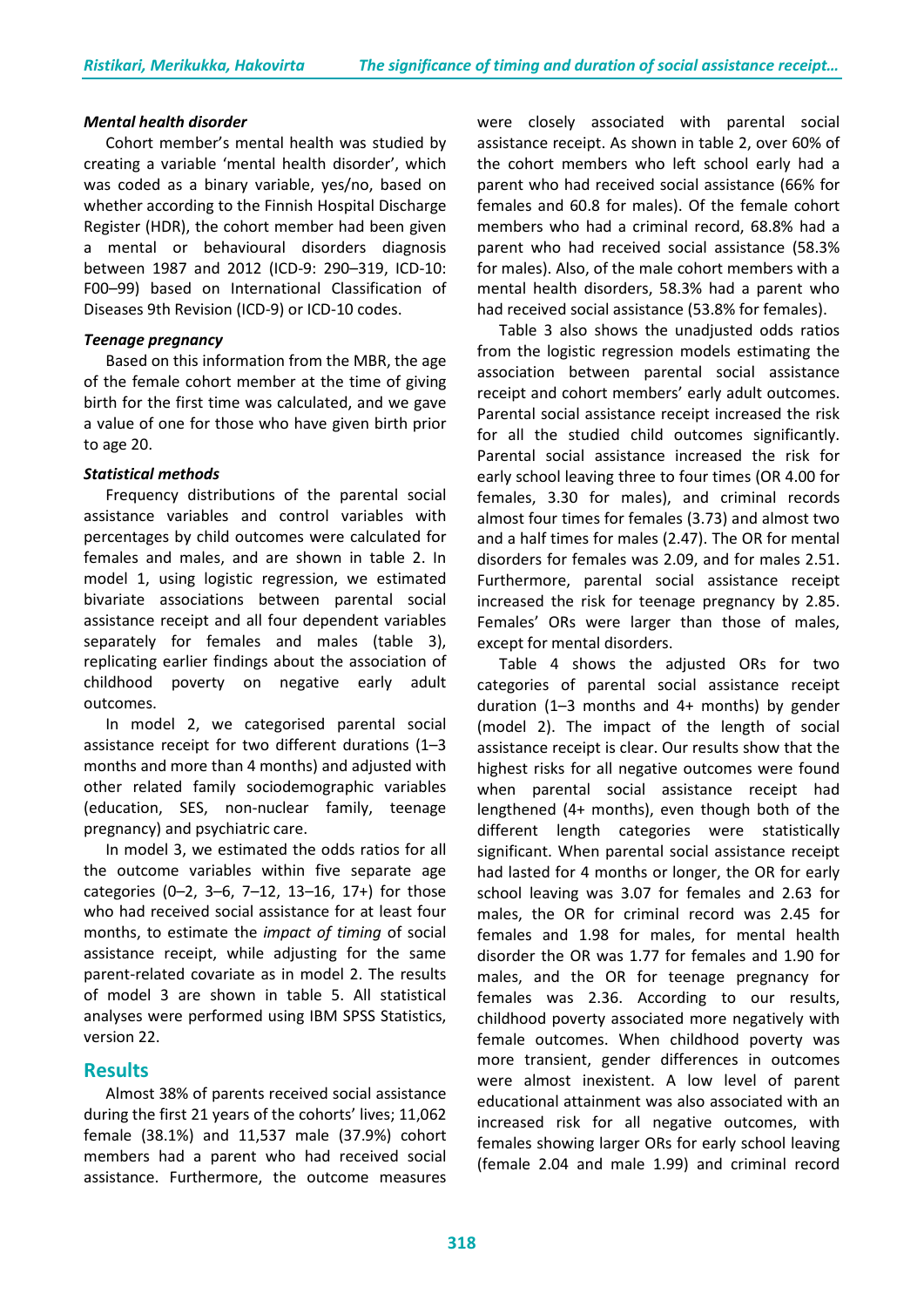## **Table 2. Composition of dependent variables for females and males**

|                                            |                      |          |            |          |     |                 |       |       |            |                        |            |          | Teenage |          |
|--------------------------------------------|----------------------|----------|------------|----------|-----|-----------------|-------|-------|------------|------------------------|------------|----------|---------|----------|
|                                            | Early school leaving |          |            |          |     | Criminal record |       |       |            | Mental health disorder | pregnancy  |          |         |          |
|                                            | Females              |          | Males      |          |     | Females         |       | Males |            | Females                |            | Males    |         | Females  |
| Variable (parental indicators)             | n                    | %        | n          | %        | n   | %               | n     | $\%$  | n          | %                      | n          | $\%$     | n       | %        |
| Number of births                           | 4,688                |          | 6,296      |          | 890 |                 | 4,238 |       | 3,699      |                        | 2,816      |          | 2,834   |          |
| Parent's highest education (early school   |                      |          |            |          |     |                 |       |       |            |                        |            |          |         |          |
| leaving vs highest)                        |                      | 709 15.1 |            | 862 13.7 | 158 | 17.8            | 530   | 12.5  |            | 374 10.1               |            | 299 10.6 |         | 374 13.0 |
| Parent's highest SES                       |                      |          |            |          |     |                 |       |       |            |                        |            |          |         |          |
| Upper                                      |                      | 841 17.9 | 1,367 21.7 |          | 145 | 16.3            | 848   | 20.0  | 1,037 28.0 |                        |            | 772 27.4 | 486     | 17.0     |
| Lower                                      | 1,866 39.8           |          | 2,482 39.4 |          | 338 | 38.0            | 1,745 | 41.2  | 1,437 38.8 |                        | 1,044 37.1 |          | 1,166   | 40.7     |
| Workers                                    | 1,645                | 35.1     | 3,041 32.4 |          | 337 | 37.9            | 1,404 | 33.1  | 1,015 27.4 |                        |            | 841 29.9 | 1,023   | 35.7     |
| Other                                      | 223                  | 4.8      | 270        | 4.3      | 49  | 5.5             | 163   | 3.8   | 143        | 3.9                    | 117        | 4.2      | 131     | 4.6      |
| Unknown                                    | 113                  | 2.4      | 136        | 2.2      | 21  | 2.4             | 78    | 1.8   | 67         | 1.8                    | 42         | 1.5      | 61      | 2.1      |
| Other than nuclear family                  | 3,152                | 67.2     | 4,002      | 63.6     | 632 | 71.0            | 2,631 | 62.1  | 2,269      | 61.3                   | 1,749      | 62.1     | 1,863   | 65.0     |
| Teenage pregnancy                          | 346                  | 7.4      | 418        | 6.6      | 79  | 8.9             | 292   | 6.9   | 197        | 5.3                    | 180        | 6.4      | 237     | 8.3      |
| Parental psychiatric in/outpatient care    | 1,365                | 29.1     | 1,670      | 26.5     | 282 | 31.7            | 1,133 | 26.7  | 1,167 31.5 |                        |            | 976 34.7 | 831     | 29.0     |
| Parental social assistance, receipt        | 3,095 66.0           |          | 3,826 60.8 |          | 612 | 68.8            | 2,469 | 58.3  | 1,991 53.8 |                        | 1,642 58.3 |          | 1,789   | 62.4     |
| Parental social assistance, duration       |                      |          |            |          |     |                 |       |       |            |                        |            |          |         |          |
| 0 months                                   | 1,593                | 34.0     | 2,470 39.2 |          | 278 | 31.2            | 1,769 | 41.7  | 1,708      | 46.2                   | 1,174      | 41.7     | 1,078   | 37.6     |
| $1-3$ months                               | 438                  | 9.3      | 639        | 10.1     | 70  | 7.9             | 417   | 9.8   | 328        | 8.9                    | 245        | 8.7      | 270     | 9.4      |
| 4 months or more                           | 2,657                | 56.7     | 3,187      | 50.6     | 542 | 60.9            | 2,052 | 48.4  | 1,663      | 45.0                   | 1,397      | 49.6     | 1,519   | 53.0     |
| Parental social assistance, duration x age |                      |          |            |          |     |                 |       |       |            |                        |            |          |         |          |
| 4 months or more, child on age 0-2         | 1,587 33.9           |          | 1,816 28.8 |          | 354 | 39.8            | 1,191 | 28.1  |            | 914 24.7               |            | 781 27.7 | 910     | 31.7     |
| 4 months or more, child on age 3-6         | 636                  | 13.6     | 840        | 13.3     | 118 | 13.3            | 549   | 13.0  | 426        | 11.5                   | 379        | 13.5     | 376     | 13.1     |
| 4 months or more, child on age 7-12        | 324                  | 6.9      | 417        | 6.6      | 43  | 4.8             | 239   | 5.6   | 240        | 6.5                    | 178        | 6.3      | 179     | 6.2      |
| 4 months or more, child on age 13-16       | 72                   | 1.5      | 74         | 1.2      | 19  | 2.1             | 47    | 1.1   | 59         | 1.6                    | 35         | 1.2      | 39      | 1.4      |
| 4 months or more, child on age 17 or more  | 38                   | 0.8      | 40         | 0.6      | 8   | 0.9             | 26    | 0.6   | 24         | 0.6                    | 24         | 0.9      | 15      | 0.5      |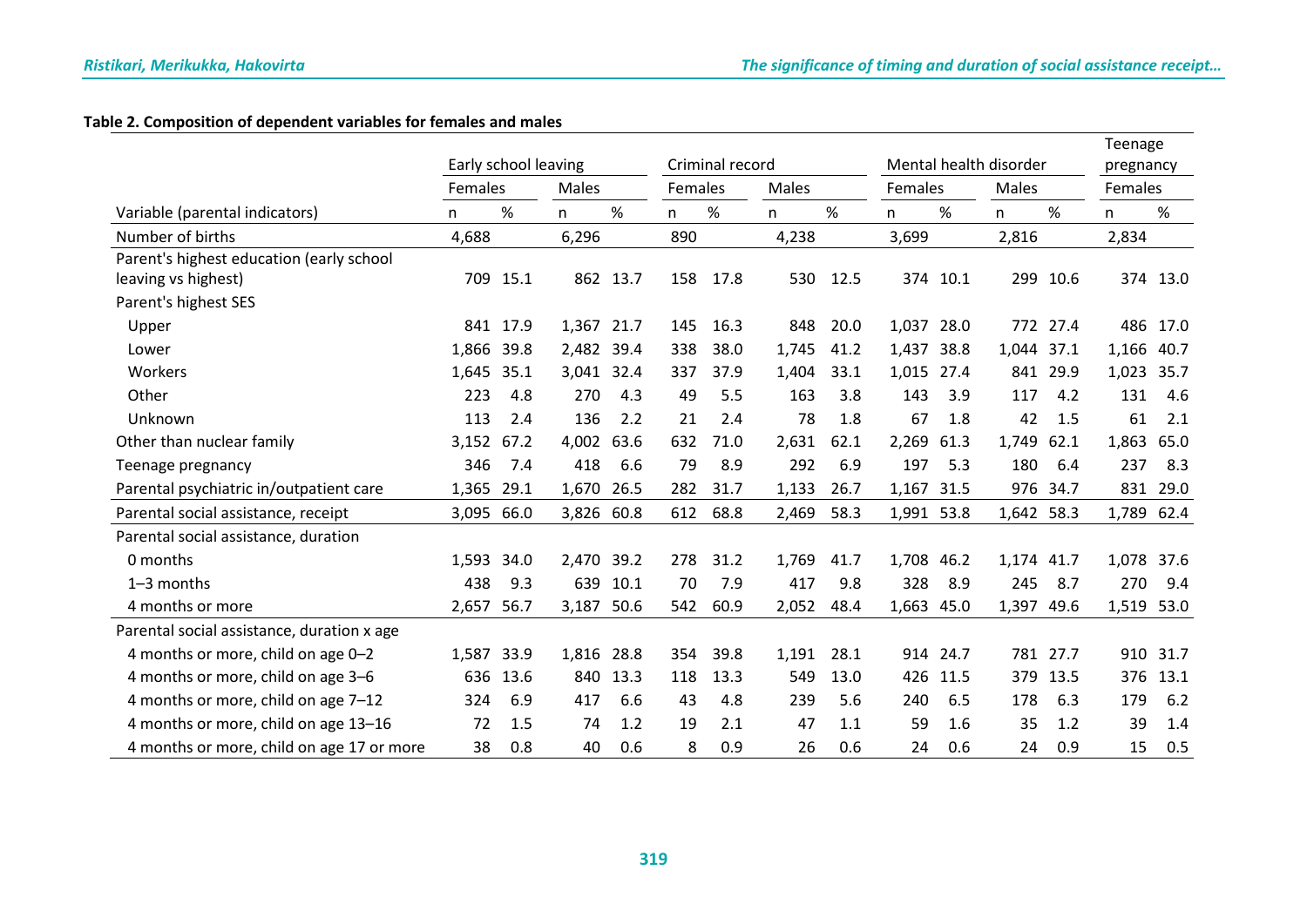|                                                                                                                   |         | Early school leaving |       |                |         | Criminal record      |       |                  |                | Mental health disorder | Teenage pregnancy |                      |                |               |
|-------------------------------------------------------------------------------------------------------------------|---------|----------------------|-------|----------------|---------|----------------------|-------|------------------|----------------|------------------------|-------------------|----------------------|----------------|---------------|
|                                                                                                                   | Females |                      | Males |                | Females |                      | Males |                  | <b>Females</b> |                        | Males             |                      | <b>Females</b> |               |
| Variable                                                                                                          | OR      | 95% CI               | OR    | 95 %Cl         | OR      | 95% CI               | OR    | 95% CI           | OR             | 95% CI                 | OR                | 95% CI               | OR             | 95% CI        |
| Parental social                                                                                                   |         |                      |       |                |         |                      |       |                  |                |                        |                   |                      |                |               |
| assistance, receipt 4.00 3.74-4.27                                                                                |         |                      |       | 3.30 3.12-3.50 |         | $3.73$ $3.23 - 4.31$ |       | 2.47 2.47 - 2.82 |                | 2.09 1.95 - 2.24       |                   | $2.51$ $2.32 - 2.71$ | 2.85           | $2.64 - 3.08$ |
| $\Omega_{\rm R}$ adds ratio; $\Omega_{\rm R}$ confidence interval; $*$ indicates statistical significance (<0.05) |         |                      |       |                |         |                      |       |                  |                |                        |                   |                      |                |               |

OR, odds ratio; CI, confidence interval; \* indicates statistical significance (<0.05)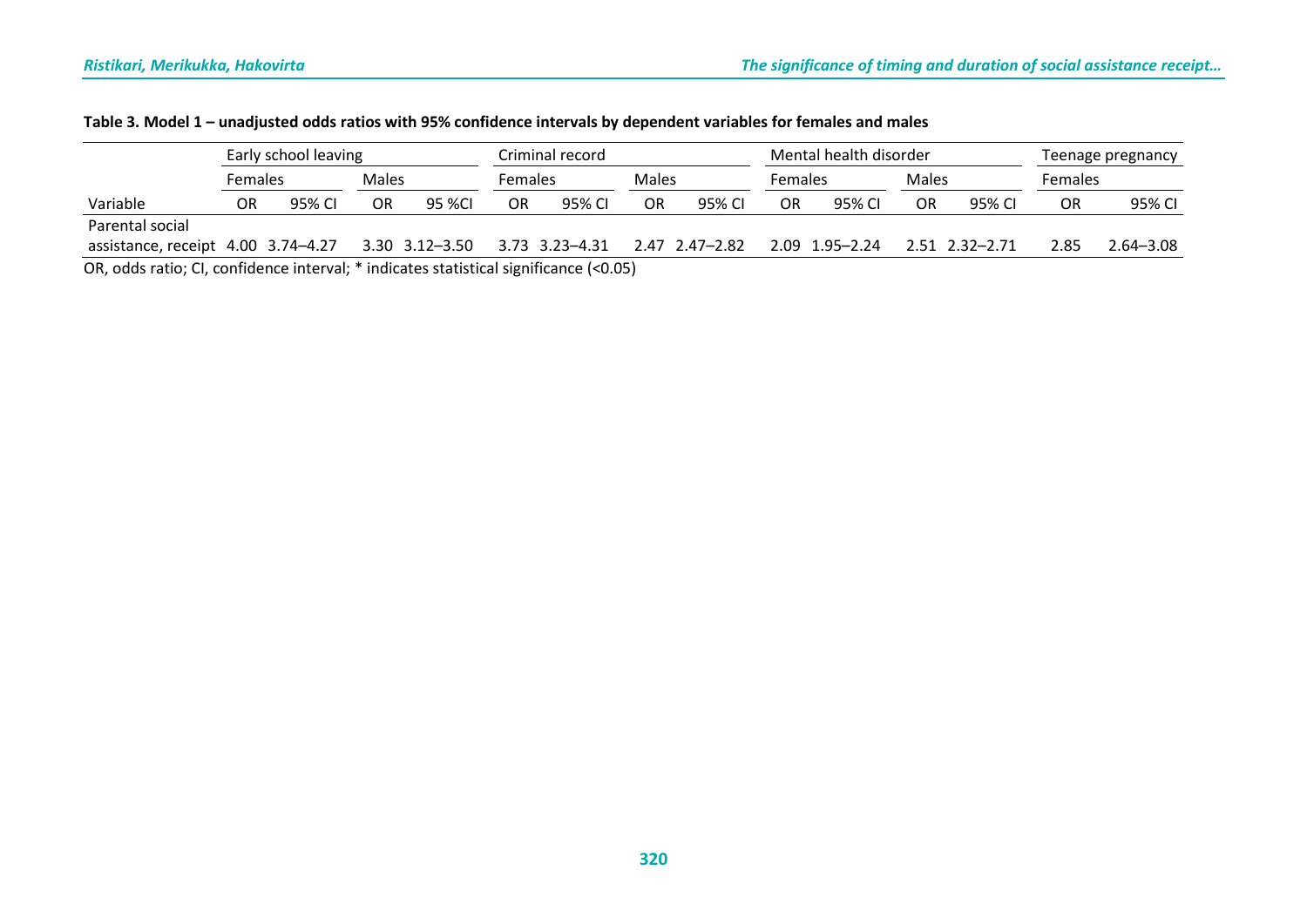| Table 4. Model 2 with two categories for length of parental social assistance - adjusted odds ratios with 95% confidence intervals by dependent |  |
|-------------------------------------------------------------------------------------------------------------------------------------------------|--|
| variables for females and males                                                                                                                 |  |

|                                                                      | Early school leaving |               |              |               |           | Criminal record |           |               | <b>Mental health</b><br>disorder |                      | Teenage<br>pregnancy |                      |           |                   |
|----------------------------------------------------------------------|----------------------|---------------|--------------|---------------|-----------|-----------------|-----------|---------------|----------------------------------|----------------------|----------------------|----------------------|-----------|-------------------|
|                                                                      | Females              |               | <b>Males</b> |               | Females   |                 | Males     |               | Females                          |                      | <b>Males</b>         |                      | Females   |                   |
| Variables                                                            | <b>OR</b>            | 95% CI        | <b>OR</b>    | 95% CI        | <b>OR</b> | 95% CI          | <b>OR</b> | 95% CI        | <b>OR</b>                        | 95% CI               | <b>OR</b>            | 95% CI               | <b>OR</b> | 95% CI            |
| Parental social<br>assistance,<br>duration (0 months                 |                      |               |              |               |           |                 |           |               |                                  |                      |                      |                      |           |                   |
| ref)                                                                 | 1.00                 |               | 1.00         |               | 1.00      |                 | 1.00      |               | 1.00                             |                      | 1.00                 |                      | 1.00      |                   |
| $1-3$ months                                                         | $1.63*$              | $1.41 - 1.88$ | $1.73*$      | $1.55 - 1.93$ | $1.38*$   | $1.11 - 1.72$   | $1.36*$   | $1.23 - 1.52$ |                                  | $1.26*$ 1.13-1.41    |                      | $1.27*$ 1.13-1.43    | $1.55*$   | $1.36 - 1.77$     |
| 4 months or more                                                     | $3.07*$              | $2.79 - 3.38$ | $2.63*$      | $2.43 - 2.84$ | $2.45*$   | $2.12 - 2.83$   | 1.98*     | $1.84 - 2.13$ |                                  | $1.77*$ 1.64-1.91    |                      | $1.90*$ 1.76-2.06    | $2.36*$   | $2.16 - 2.59$     |
| Parent's highest<br>education<br>(early school leaving<br>vs higher) | $2.04*$              | $1.82 - 2.29$ | $1.99*$      | $1.79 - 2.20$ | $1.73*$   | $1.47 - 2.03$   | $1.48*$   | $1.33 - 1.64$ |                                  | $1.22*1.10-1.37$     |                      | $1.26*1.13-1.42$     |           | $1.32*$ 1.17-1.48 |
| Parent's highest SES                                                 |                      |               |              |               |           |                 |           |               |                                  |                      |                      |                      |           |                   |
| (upper as ref.)                                                      | 1.00                 |               | 1.00         |               | 1.00      |                 | 1.00      |               | 1.00                             |                      | 1.00                 |                      | 1.00      |                   |
| Lower                                                                | $1.22*$              | $1.10 - 1.36$ | $1.21*$      | $1.11 - 1.31$ | $1.43*$   | $1.21 - 1.69$   | $1.36*$   | $1.25 - 1.47$ | $0.92*$                          | $0.85 - 0.99$        |                      | $0.94$ $0.87 - 1.02$ | $1.58*$   | $1.42 - 1.75$     |
| Workers                                                              | $1.65*$              | $1.47 - 1.85$ | $1.61*$      | $1.46 - 1.76$ | $1.91*$   | $1.60 - 2.27$   | $1.65*$   | $1.52 - 1.80$ |                                  | $0.99$ $0.90 - 1.07$ |                      | 1.08 0.98-1.18       | $2.08*$   | $1.86 - 2.32$     |
| Other                                                                | $1.59*$              | $1.31 - 1.94$ | $1.41*$      | $1.18 - 1.67$ | $1.86*$   | $1.39 - 2.48$   | $1.29*$   | $1.09 - 1.52$ |                                  | $0.99$ $0.84 - 1.17$ |                      | 1.01 0.85-1.21       |           | $1.87*$ 1.54-2.28 |
| Unknown<br>Other than nuclear                                        | $1.80*$              | $1.38 - 2.35$ | $1.57*$      | $1.25 - 1.98$ | $1.54*$   | $1.01 - 2.36$   | $1.27*$   | $1.01 - 1.59$ |                                  | 0.95 0.76-1.19       |                      | $0.93$ $0.73 - 1.19$ |           | $1.82*$ 1.40-2.37 |
| family                                                               | $1.64*$              | $1.50 - 1.79$ | $1.73*$      | $1.61 - 1.86$ | $1.61*$   | $1.40 - 1.85$   | $1.51*$   | $1.41 - 1.62$ |                                  | $1.39*$ 1.30-1.49    |                      | $1.33*$ 1.24-1.43    |           | $1.32*$ 1.22-1.44 |
| Teenage pregnancy<br>Parental psychiatric                            | $1.39*$              | $1.18 - 1.62$ | $1.36*$      | $1.17 - 1.56$ | $1.55*$   | $1.26 - 1.91$   | $1.47*$   | $1.28 - 1.69$ | $1.19*$                          | $1.02 - 1.38$        |                      | $1.21*$ 1.03-1.41    | $1.74*$   | $1.50 - 2.02$     |
| in/outpatient care                                                   | 1.00                 | $0.91 - 1.09$ | 1.02         | $0.95 - 1.10$ |           | 1.08  0.95-1.22 | $1.10*$   | $1.01 - 1.17$ |                                  | $1.32*$ 1.23-1.41    |                      | $1.58*1.47-1.70$     |           | 1.03 0.95-1.12    |

OR, odds ratio; CI, confidence interval, \* indicates statistical significance (< 0.05)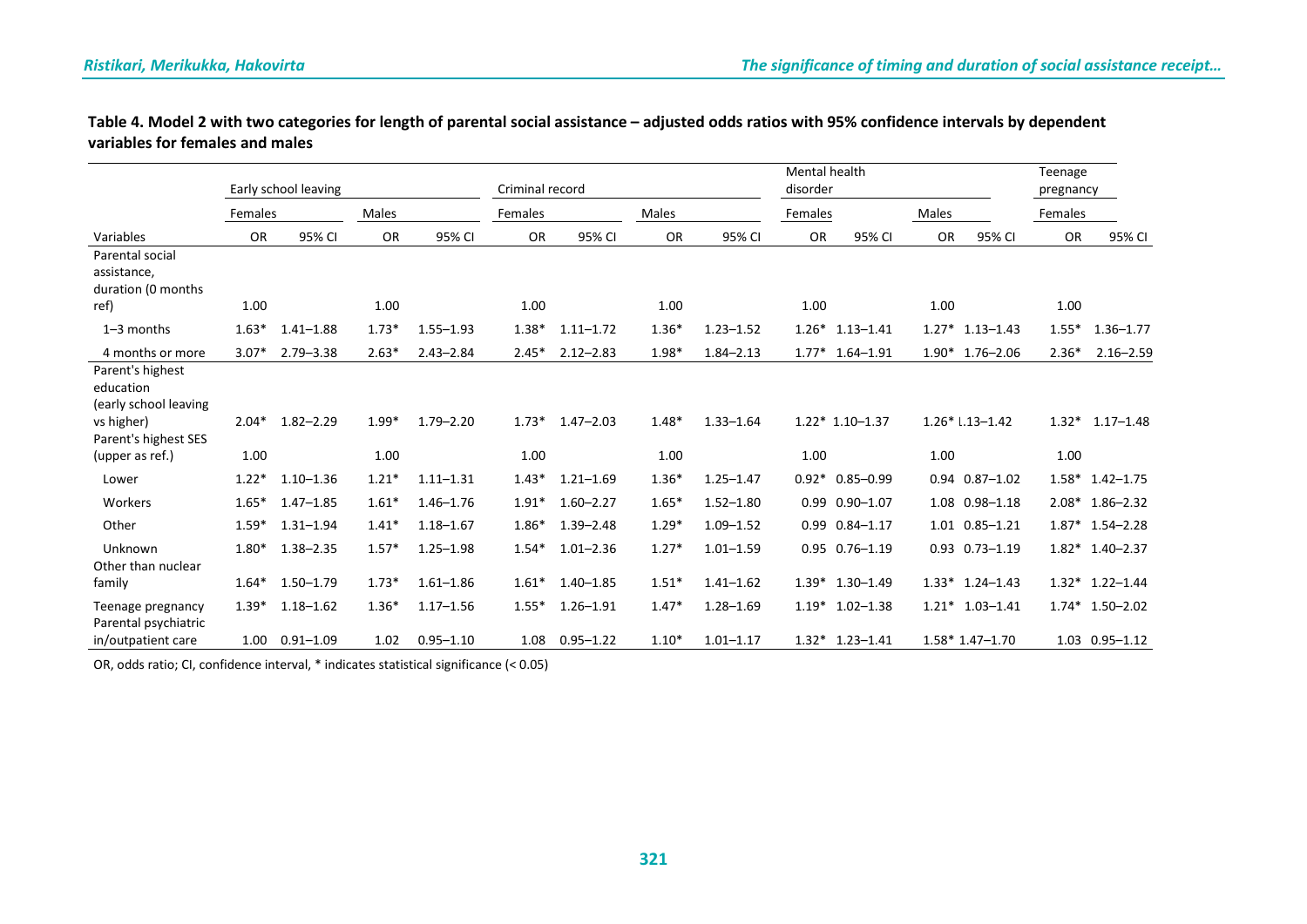|                   | Table 5. Model 3 with length and age of parental social assistance - adjusted odds ratios with 95% confidence intervals by dependent variables for |
|-------------------|----------------------------------------------------------------------------------------------------------------------------------------------------|
| females and males |                                                                                                                                                    |

| Early school leaving                          |         |               |         |               |         | Criminal record |         |                   |         | Mental health disorder | Teenage pregnanc |                      |         |                   |
|-----------------------------------------------|---------|---------------|---------|---------------|---------|-----------------|---------|-------------------|---------|------------------------|------------------|----------------------|---------|-------------------|
|                                               | Females |               | Males   |               | Females |                 | Males   |                   | Females |                        | Males            |                      | Females |                   |
| Variable                                      | OR      | 95% CI        | OR      | 95% CI        | OR      | 95% CI          | OR      | 95% CI            | OR      | 95% CI                 | OR               | 95% CI               | OR      | 95% CI            |
| Parental social                               |         |               |         |               |         |                 |         |                   |         |                        |                  |                      |         |                   |
| assistance, duration x<br>age (0 months ref.) | 1.00    |               | 1.00    |               | 1.00    |                 | 1.00    |                   | 1.00    |                        | 1.00             |                      | 1.00    |                   |
|                                               |         |               |         |               |         |                 |         |                   |         |                        |                  |                      |         |                   |
| $1-3$ months<br>4 months or more,             | $1.65*$ | $1.43 - 1.90$ | $1.74*$ | $1.56 - 1.94$ | $1.41*$ | $1.13 - 1.75$   |         | $1.37*$ 1.23-1.53 | $1.27*$ | $1.14 - 1.42$          |                  | $1.28*$ 1.14-1.44    | $1.56*$ | $1.37 - 1.78$     |
| child on age 0-2                              | $3.90*$ | $3.50 - 4.35$ | $3.19*$ | $2.91 - 3.50$ | $3.27*$ | $2.78 - 3.84$   |         | $2.38*$ 2.18-2.60 |         | 2.07* 1.89-2.27        |                  | $2.13*$ 1.93-2.35    | $2.92*$ | $2.62 - 3.25$     |
| 4 months or more,                             |         |               |         |               |         |                 |         |                   |         |                        |                  |                      |         |                   |
| child on age 3-6                              | $2.51*$ | $2.21 - 2.86$ | $2.33*$ | $2.09 - 2.59$ | $1.99*$ | $1.63 - 2.42$   |         | $1.86*$ 1.67-2.06 |         | $1.54*$ 1.39-1.72      |                  | $1.82*$ 1.63-2.03    | $2.05*$ | $1.81 - 2.33$     |
| 4 months or more,                             |         |               |         |               |         |                 |         |                   |         |                        |                  |                      |         |                   |
| child on age 7-12                             | $2.41*$ | $2.05 - 2.84$ | $2.24*$ | $1.95 - 2.57$ | $1.39*$ | $1.05 - 1.85$   |         | $1.54*$ 1.34-1.77 |         | $1.62*$ 1.41-1.85      |                  | $1.64*$ 1.42-1.89    | $1.93*$ | $1.64 - 2.26$     |
| 4 months or more,                             |         |               | $1.43*$ | $1.06 - 1.93$ | $2.38*$ | $1.56 - 3.62$   |         | 1.12 0.83-1.50    |         | $1.43*$ 1.10-1.86      |                  | 1.3 0.96-1.75        | $1.62*$ | $1.18 - 2.22$     |
| child on age 13-16<br>4 months or more,       | $2.31*$ | $1.71 - 3.13$ |         |               |         |                 |         |                   |         |                        |                  |                      |         |                   |
| child on age 17 or                            |         |               |         |               |         |                 |         |                   |         |                        |                  |                      |         |                   |
| more                                          | $3.03*$ | $2.02 - 4.55$ | $1.64*$ | $1.12 - 2.41$ | 1.77.   | $0.89 - 3.52$   |         | 1.32 0.91-1.92    |         | 1.37 0.93-2.02         |                  | $1.94*$ 1.36-2.77    | 1.3     | $0.79 - 2.15$     |
| Parent's highest                              |         |               |         |               |         |                 |         |                   |         |                        |                  |                      |         |                   |
| education (early                              |         |               |         |               |         |                 |         |                   |         |                        |                  |                      |         |                   |
| school leaving vs                             |         |               |         |               |         |                 |         |                   |         |                        |                  |                      |         |                   |
| higher)<br>Parent's highest SES               | $1.95*$ | $1.73 - 2.18$ | $1.93*$ | $1.74 - 2.14$ | $1.62*$ | $1.38 - 1.91$   | $1.43*$ | $1.29 - 1.59$     | $1.19*$ | $1.06 - 1.33$          | $1.24*$          | $1.11 - 1.39$        | $1.26*$ | $1.12 - 1.42$     |
| (Upper as ref.)                               | 1.00    |               | 1.00    |               | 1.00    |                 | 1.00    |                   | 1.00    |                        | 1.00             |                      | 1.00    |                   |
| Lower                                         | $1.22*$ | $1.09 - 1.35$ | $1.20*$ | $1.11 - 1.31$ | $1.42*$ | $1.20 - 1.68$   | $1.35*$ | $1.25 - 1.46$     |         | $0.92*0.85-0.99$       |                  | $0.94$ $0.86 - 1.01$ | $1.57*$ | $1.42 - 1.74$     |
| Workers                                       | $1.56*$ | $1.42 - 1.79$ | $1.57*$ | $1.43 - 1.73$ | $1.82*$ | $1.53 - 2.17$   |         | $1.63*$ 1.49-1.77 |         | 0.97 0.89-1.06         |                  | 1.07 0.97-1.17       | $2.02*$ | $1.81 - 2.26$     |
|                                               |         |               |         |               |         |                 |         |                   |         |                        |                  |                      |         |                   |
| Other                                         | $1.55*$ | $1.27 - 1.90$ | $1.37*$ | $1.16 - 1.63$ | $1.80*$ | $1.35 - 2.41$   |         | $1.26*$ 1.06-1.49 |         | $0.98$ $0.83 - 1.15$   |                  | $10.84 - 1.20$       | $1.84*$ | $1.51 - 2.24$     |
| Unknown                                       | $1.75*$ | $1.34 - 2.28$ | $1.54*$ | $1.22 - 1.93$ | 1.48    | $0.97 - 2.27$   |         | 1.24 0.98-1.56    |         | $0.94$ $0.74 - 1.18$   |                  | $0.92$ $0.72 - 1.18$ | $1.78*$ | $1.36 - 2.32$     |
| Other than nuclear                            |         |               |         |               |         |                 | $1.51*$ |                   |         |                        |                  |                      |         |                   |
| family                                        | $1.62*$ | $1.48 - 1.77$ | $1.72*$ | $1.60 - 1.85$ | $1.58*$ | $1.38 - 1.82$   |         | $1.41 - 1.61$     |         | $1.39*$ 1.30-1.49      | $1.33*$          | $1.23 - 1.43$        | $1.31*$ | $1.20 - 1.43$     |
| Teenage pregnancy<br>Parental psychiatric     | $1.26*$ | $1.07 - 1.47$ | $1.25*$ | $1.08 - 1.44$ | $1.37*$ | $1.11 - 1.70$   |         | $1.36*$ 1.18-1.56 |         | 1.11 0.95-1.30         | 1.15             | $0.98 - 1.34$        |         | $1.59*$ 1.36-1.85 |
| in/outpatient care                            | 0.98    | $0.90 - 1.07$ | 1.02    | $0.94 - 1.10$ | 1.06    | $0.93 - 1.20$   | $1.09*$ | $1.01 - 1.17$     |         | $1.31*$ 1.22-1.40      | $1.58*$          | $1.47 - 1.70$        | 1.02    | $0.94 - 1.11$     |

OR, odds ratio; CI, confidence interval, \* indicates statistical significance (< 0.05)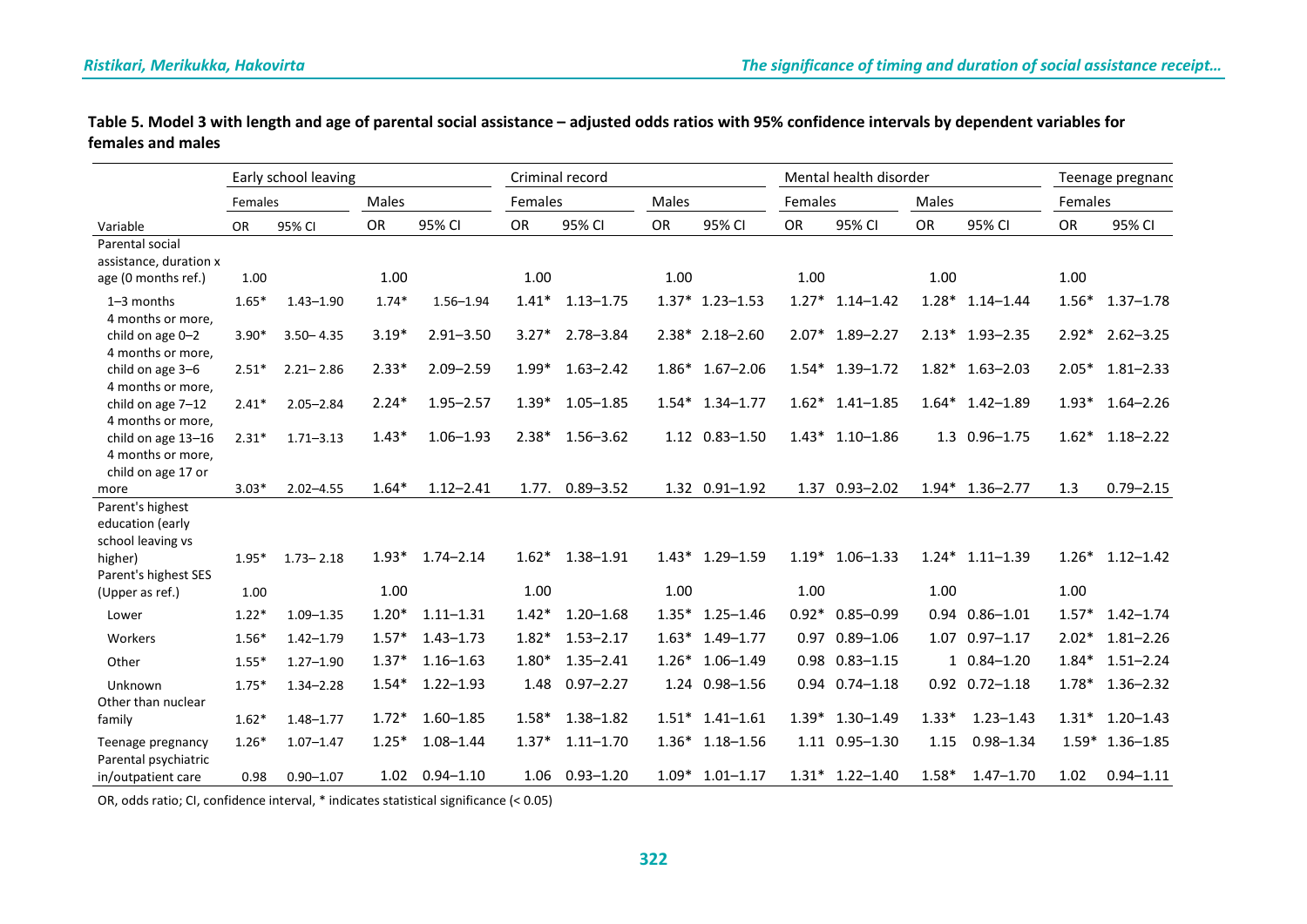(female 1.73 and male 1.48). Family instability associated most significantly with early school leaving among males (OR 1.73) and parental psychiatric care with male mental health disorders (OR 1.58). Gender differences in the covariate associations with the outcome measures were largely smaller than those associated with parental social assistance receipt.

When evaluating the impact of long-term parental social assistance receipt at different ages of the birth cohort members' lives, the results indicate the highest risk when the cohort member was less than two years of age (table 5, model 3). For all the early adult outcomes studied, the highest odds ratios were found in the age category 0–2 years of age (early school leaving females: OR 3.90, males: OR 3.19; criminal record females: OR 3.27, males: OR 2.38; mental health disorders females: OR 2.07, males: OR 2.13; and teenage pregnancy: OR 2.92). In the age category of more than 17 years of age, the only significant outcome for females was early school leaving, and for males, early school leaving and mental health disorders. For the criminal record outcome, the second highest period of risk for females was in the age category 13–16 years of age (OR 2.38) and for males, 3–6 years of age (OR 1.86). For the mental health disorders outcome, the second highest period of risk for females was in the age category 7–12 years of age (OR 1.62), and for males, more than 17 years of age (OR 1.94). For the adolescent years, each successive age category had a slightly lower risk than the previous one. In terms of gender differences, all age categories for females associated with higher odds ratios than for males for early school leaving and criminal record. For the mental health disorder outcome, gender differences were mainly absent with the exception of age category 17+ where males had an OR 1.94 and females a nonstatistically significant OR 1.37.

# **Discussion**

Decades of research have documented the negative impact of childhood poverty on later wellbeing. This paper examined the association between parents' social assistance receipt and early adult outcomes using register data from Finland. We were especially interested in how the timing of social assistance receipt associated with early adult outcomes.

Results of our study show that parental social assistance receipt during childhood increases the

risk of all measured negative adjustment outcomes: early school leaving, criminality, mental health, and wellbeing problems in early adulthood. Most detrimental effects of social assistance receipt were found when parents received social assistance for a long period, more than four months compared to more transient one- to three-month periods. These results are consistent with previous results that long-term social assistance receipt is more harmful than short-term for child development (Duncan & Yeung, 1995). Furthermore, according to the results, the impact of social assistance receipt was highest when the child was less than two years of age when the family received social assistance for the first time. Our finding is supported also by the recent study by Kalil and colleagues (2016), which suggested that poverty during the first five years of life poses the largest risk for children's development. Our results suggest that in fact, the first two years of life may be most crucial. The present study builds on the key conclusion that social assistance receipt in early childhood appears to matter more for shaping later development than economic conditions during adolescence. Early childhood is a developmental period that may be especially sensitive to environmental conditions affected by family income and early courses of development may reach well into adulthood.

We also found some gender differences. Our results indicate that females are more at risk from socioeconomic factors, while males are more affected by family instability and ill health. Previous research regarding gender differences has been inconclusive; as such, our results add to the evidence that gender differences may in fact be significant. Our results also support earlier research (Brooks-Gunn & Duncan, 1997) that argues poverty is more harmful for cognitive development than emotional outcomes. We show that at all ages in childhood, poverty associates most negatively with early school leaving and less severely with criminality, mental health, and teenage pregnancy.

The present study has both strengths and limitations. A major advantage of this total birth cohort study with 25-year follow-up is that it can simultaneously identify the children's age period during which they were exposed to poverty for the first time and the duration of that exposure, and adjust for several previously identified risk factors. The data contain reliable measures of both social assistance receipt and correlated aspects of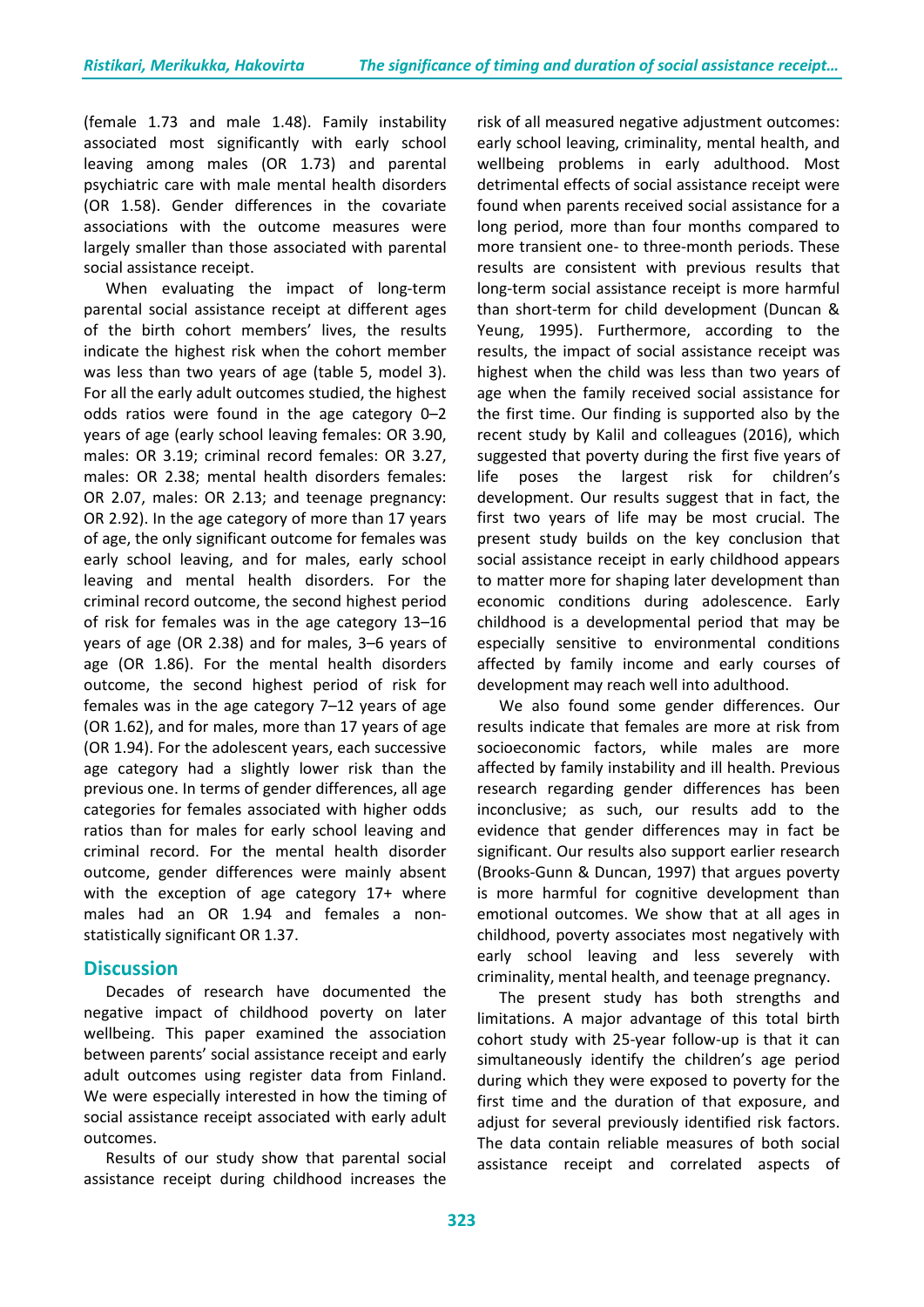parental socioeconomic status and it is possible to estimate the separate contributions of each. Due to data limitations, previous research has often not been able to include all the necessary control variables, in particular family SES and parental mental health (Mayer, 1997). Furthermore, many survey studies related to social assistance receipt often have difficulties reaching exactly those who are at most risk, as willingness to take part in research is related to SES and, as a result, often those with low SES are under-represented in surveys. The data used here are based on Finnish national registers, which provide virtually complete datasets and thus are not biased by selective attrition.

The limitations of the study include the fact that the findings reflect the experiences of a single cohort of young people studied in a particular social context and over a specific historical period. Finnish children born in 1987 grew up during the recession of the 1990s, when large numbers of families faced unemployment and financial difficulties. Although we could not identify any significant differences in

the sociodemographic distribution of the families experiencing poverty for the first time at different ages of the cohort members, it may be that we suffer from an omitted variable bias, and in fact, some other factors explain the associations we have identified. The results of our study should be replicated with other cohorts, born and raised during different economic cycles. Another limitation of our study is that some of the parent indicators may coincide with the child outcomes, which poses a risk of reverse causality. Future studies with updated register linkages that allow for completely separate follow-up windows for parental indicators and child outcomes should test for this potential limitation.

Despite these limitations, the study findings provide clear evidence of linkages between social assistance receipt during childhood and early adult outcomes, and suggest that the earlier years of a child's life are most sensitive to the environmental effects such as those associated with poverty.

## **Funding**

The authors thank the Alli Paasikivi Foundation, the Emil Aaltonen Foundation, the Academy of Finland (grant number 288960 and PSYCHORTS consortium), and the National Institute for Health and Welfare for the financial support for the research.

#### **References**

Becker, G. S. (1991). *A treatise on the family*. Cambridge, Mass: Harvard University Press.

- Ben-Shlomo, Y., & Kuh, D. (2002). A life course approach to chronic disease epidemiology: conceptual models, empirical challenges and interdisciplinary perspectives. International Journal of Epidemiology, *31*(2), 285–293[. https://doi.org/10.1093/ije/31.2.285](https://doi.org/10.1093/ije/31.2.285)
- Brooks-Gunn, J., & Duncan, G. J. (1997). The effects of poverty on children. *The Future of Children*, *7*(2,) 55– 71. <https://doi.org/10.2307/1602387>
- Crystal, S., & Shea, D. (1990). Cumulative advantage, cumulative disadvantage, and inequality among elderly people. *The Gerontologist*, *30*(4), 437–443. https://doi.org/10.1093/geront/30.4.437
- Cunha, F., Heckman, J. J., Lochner, L., & Masterov, D. V. (2006). Interpreting the evidence on life cycle skill formation. *Handbook of the Economics of Education*, *1*, 697–812. [https://doi.org/10.1016/S1574-](https://doi.org/10.1016/S1574-0692(06)01012-9) [0692\(06\)01012-9](https://doi.org/10.1016/S1574-0692(06)01012-9)
- Dickerson, A., & Popli, G. K. (2016). Persistent poverty and children's cognitive development: evidence from the UK Millennium Cohort Study. *Journal of the Royal Statistical Society: Series A (Statistics in Society)*, *179*(2), 535–558. <https://doi.org/10.1111/rssa.12128>
- Duncan, G. J., & Yeung, W. J. J. (1995). Extent and consequences of welfare dependence among America's children. *Children and Youth Services Review*, *17*(1–2), 157–182. [https://doi.org/10.1016/0190-](https://doi.org/10.1016/0190-7409(95)00007-Y) [7409\(95\)00007-Y](https://doi.org/10.1016/0190-7409(95)00007-Y)
- Duncan, G. J., & Brooks-Gunn, J. (Eds.). (1999). *Consequences of growing up poor*. New York, NY: Russell Sage Foundation.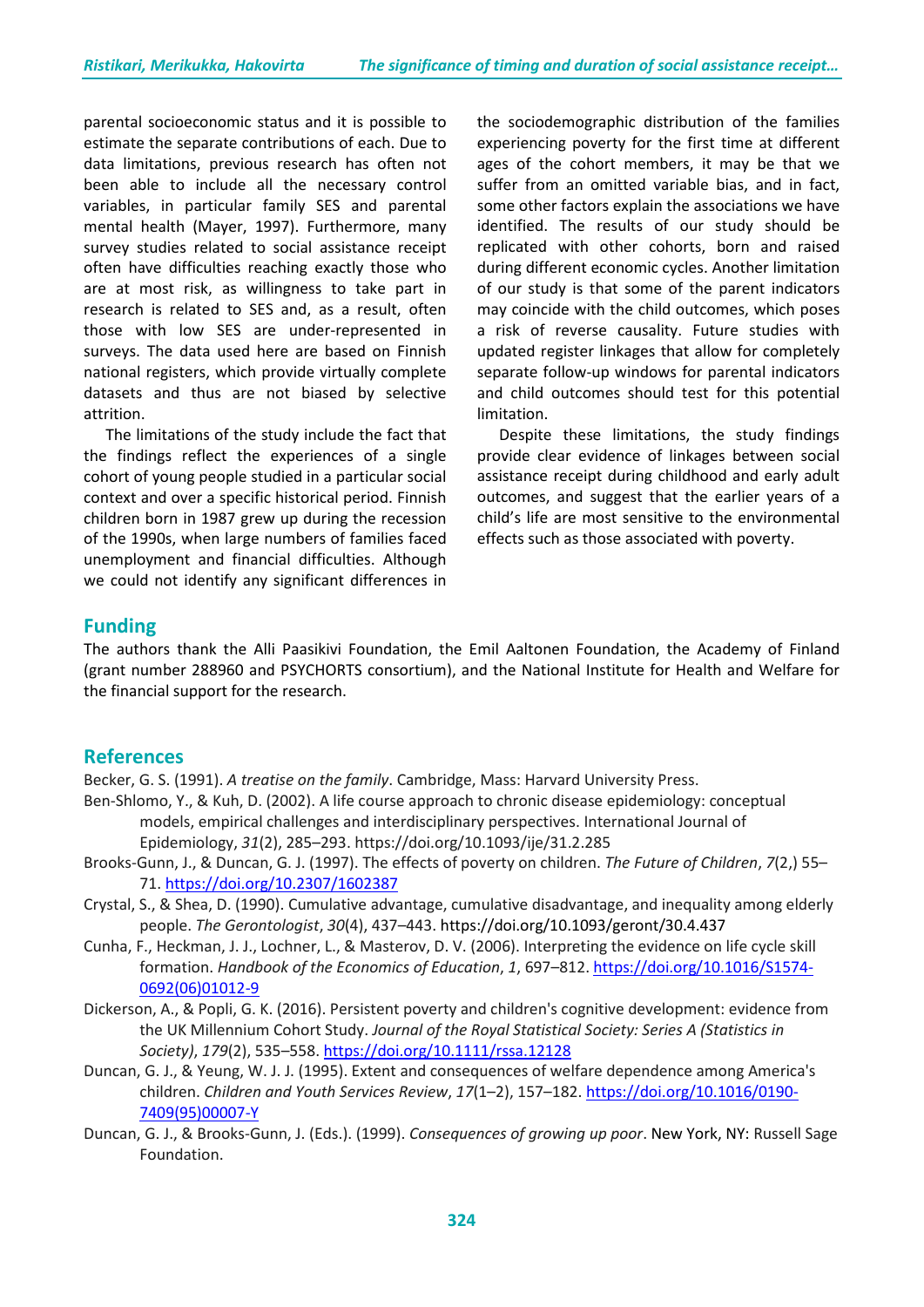- Duncan, G. J., & Brooks-Gunn, J. (2000). Family poverty, welfare reform, and child development. *Child development*, *71*(1), 188–196. <https://doi.org/10.1111/1467-8624.00133>
- Duncan, G. J., Ziol-Guest, K. M., & Kalil, A. (2010). Early-childhood poverty and adult attainment, behavior, and health. *Child Development*, *81*(1), 306–325. <https://doi.org/10.1111/j.1467-8624.2009.01396.x>
- Duncan, G., Telle, K., Ziol-Guest, K. & Kalil, A. (2010). Economic deprivation on early childhood and adult attainment: comparative evidence from Norwegian registry data and the US panel study of income dynamics. In Smeeding, T. M., Erikson, R., & Jäntti, M. (Eds.) *Persistence, privilege, and parenting. The comparative study of intergenerational mobility.* (pp.209–234). New York, NY: Russell Sage Foundation.
- Elder Jr, G. H. (1974). *Children of the Great Depression*: Social Change in Life Experience. Chicago, IL: University of Chicago Press.
- Farkas, G., & Beron, K. (2004). The detailed age trajectory of oral vocabulary knowledge: Differences by class and race. *Social Science Research*, *33*(3), 464–497. <https://doi.org/10.1016/j.ssresearch.2003.08.001>
- Gibb, S. J., Fergusson, D. M., & Horwood, L. J. (2012). Childhood family income and life outcomes in adulthood: findings from a 30-year longitudinal study in New Zealand. *Social Science & Medicine*, *74*(12), 1979–1986. <https://doi.org/10.1016/j.socscimed.2012.02.028>
- Hansen, H. T. (2008). The dynamics of social assistance recipiency: Empirical evidence from Norway. *European Sociological Review*, *25*(2), 215–231. <https://doi.org/10.1093/esr/jcn040>
- Heckman, J. J., & Masterov, D. V. (2007). The productivity argument for investing in young children. *Applied Economic Perspectives and Policy*, *29*(3), 446–493. <https://doi.org/10.3386/w13016>
- Holzer, H., Schanzenbach, D. W., Duncan, G. J., & Ludwig, J. (2007). The economic costs of poverty in the United States: Subsequent effects of children growing up poor. Discussion Paper no. 1327-07. Institute for Research on Poverty. Retrieved from <https://irp.wisc.edu/publications/dps/pdfs/dp132707.pdf>
- Ilmakunnas, I. (2018). Risk and vulnerability in social assistance receipt of young adults in Finland. *International Journal of Social Welfare*, *27*(1), 5–16. <https://doi.org/10.1111/ijsw.12273>
- Kalil, A., Duncan, G. J., & Ziol-Guest, K. M. (2016). Early childhood poverty: Short and long-run consequences over the lifespan. In *Handbook of the life course* (pp. 341–354). Cham: Springer. [https://doi.org/10.1007/978-3-319-20880-0\\_15](https://doi.org/10.1007/978-3-319-20880-0_15)
- Kalil, A., Ryan, R., & Corey, M. (2012). Diverging destinies: Maternal education and the developmental gradient in time with children. *Demography*, *49*(4), 1361–1383. [https://doi.org/10.1007/s13524-012-](https://doi.org/10.1007/s13524-012-0129-5) [0129-5](https://doi.org/10.1007/s13524-012-0129-5)
- Kangas, O., & Ritakallio, V.-M. (2008). [Köyhyyden mittaustavat, sosiaaliturvan riittävyys ja köyhyyden yleisyys Suomessa]. Sosiaali- ja terveysturvan selosteita. No. 61. Helsinki.
- Knudsen, E. I., Heckman, J. J., Cameron, J. L., & Shonkoff, J. P. (2006). Economic, neurobiological, and behavioral perspectives on building America's future workforce. *Proceedings of the National Academy of Sciences*, *103*(27), 10155–10162. <https://doi.org/10.1073/pnas.0600888103>
- Kauppinen, T. M., Angelin, A., Lorentzen, T., Bäckman, O., Salonen, T., Moisio, P., & Dahl, E. (2014). Social background and life-course risks as determinants of social assistance receipt among young adults in Sweden, Norway and Finland. *Journal of European Social Policy*, *24*(3), 273–288. <https://doi.org/10.1177/0958928714525818>
- Kessler, R. C., & Cleary, P. D. (1980). Social class and psychological distress. *American Sociological Review*, *45*(3), 463–478. <https://doi.org/10.2307/2095178>
- Kuivalainen, S. (2013). Social assistance in the 2010s. A study on social assistance clients and granting practices [Toimeentulotuki 2010-luvulla – Tutkimus toimeentulotuen asiakkuudesta ja myöntämiskäytännöistä]. National Institute for Health and Welfare (THL). Report 9/2013. Helsinki.
- Mayer, S. E. (1997). *What money can't buy: Family income and children's life chances*. Cambridge, Mass.:Harvard University Press.
- Mayer, S. E., Kalil, A., Oreopoulos, P., & Gallegos, S. (2015). *Using behavioral insights to increase parental engagement: The parents and children together (PACT) intervention* (No. w21602). National Bureau of Economic Research. <https://doi.org/10.3386/w21602>